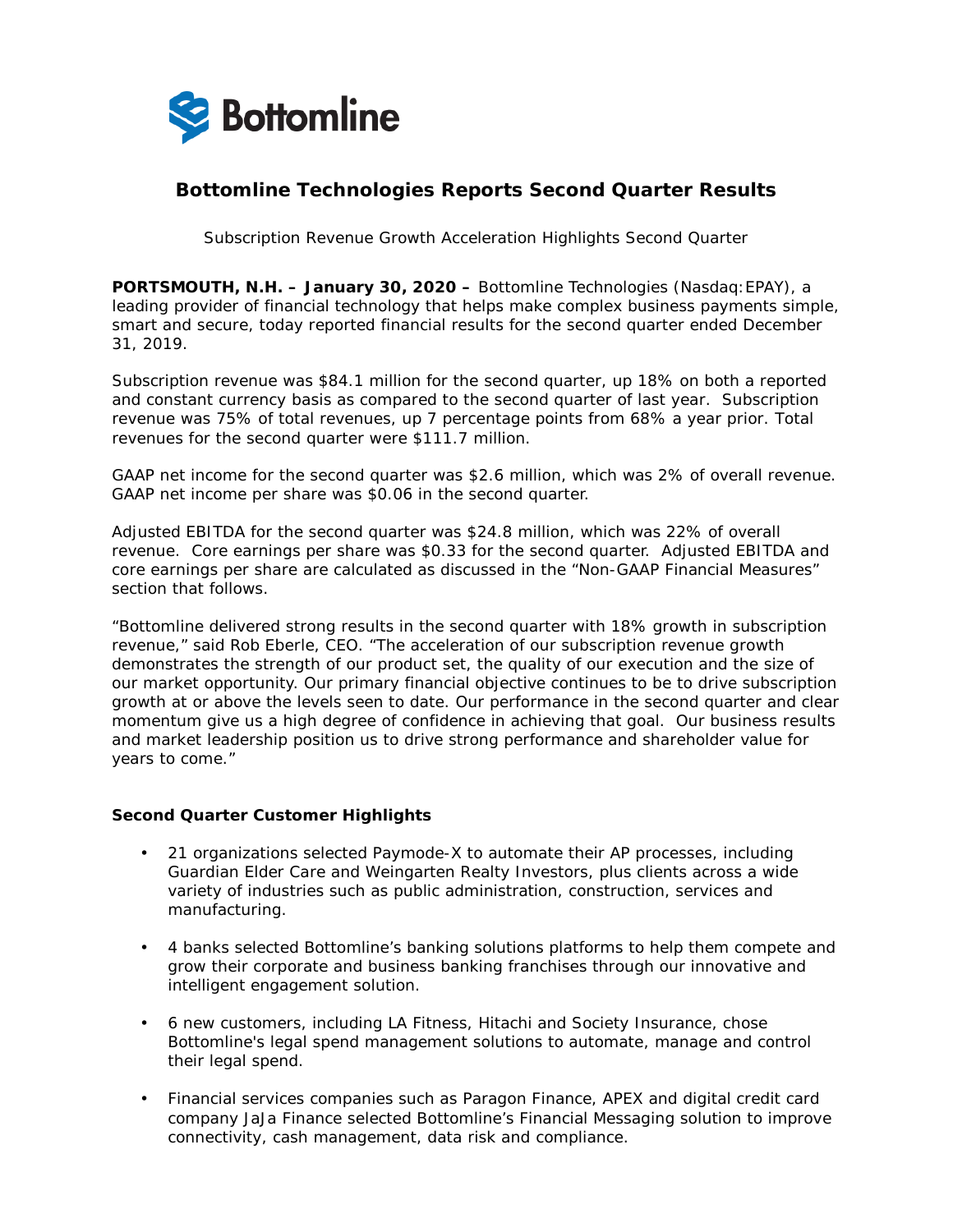### **Second Quarter Strategic Corporate Highlights**

- Announced the expansion of its Digital Banking IQ suite with the launch of its Real-Time Payments module, which enables a bank's corporate customers to send and receive real-time payments, to request a payment, and to leverage complete and integrated information.
- Announced a deployment of DBIQ Relationship Management and Insights to help digitally transform Peapack-Gladstone Bank's client experience, including a new mobile app, a new website, and new payment technology. Bottomline's platform allows the bank to provide experiences that are personalized, tailored, insightful and engaging through systems that continuously learn through embedded intelligence to deliver descriptive, predictive and prescriptive analytics.
- Continued to expand the distribution of Paymode-X by going live on NetSuite's SuiteApp marketplace, expanding Paymode-X access to thousands of potential buyers.
- Bottomline's expanded set of companies deploying its Universal Aggregator enables companies like Revolut to manage a software-based real-time payments button for its customers to use the U.K.'s Faster Payments Scheme, considered a key move to support mobile payments in the U.K.
- Awarded the "Accounts Payable / Invoicing Product of the Year" at this year's Document Manager Awards in the UK for the Company's invoice automation solution that integrates into Microsoft Dynamics 365. Bottomline was selected due to its excellence in its real-time integration capabilities.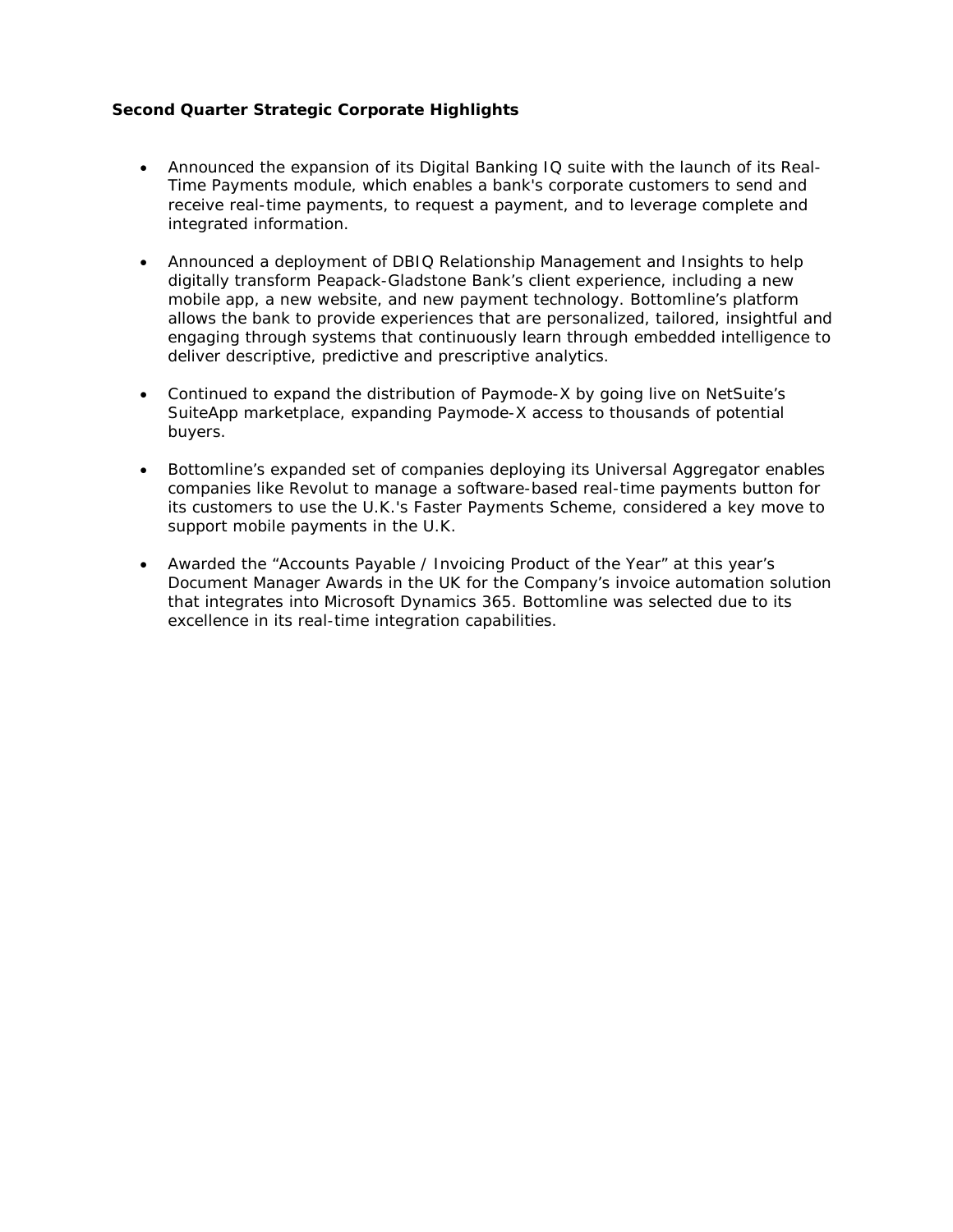### **Non-GAAP Financial Measures**

We have presented supplemental non-GAAP financial measures as part of this earnings release. The presentation of this non-GAAP financial information should not be considered in isolation from, or as a substitute for, our financial results presented in accordance with GAAP. Core net income, core earnings per share, constant currency information, adjusted EBITDA and adjusted EBITDA as a percent of revenue are all non-GAAP financial measures.

Core net income and core earnings per share exclude certain items, specifically amortization of acquisition related intangible assets, stock-based compensation, acquisition and integration-related expenses, restructuring related costs, minimum pension liability adjustments, amortization of debt issuance costs, global enterprise resource planning (ERP) system implementation and other costs and other non-core or nonrecurring benefits or expenses that may arise from time to time.

Acquisition and integration-related expenses include legal and professional fees and other direct transaction costs associated with business and asset acquisitions, costs associated with integrating acquired businesses, including costs for transitional employees or services and integration related professional services costs and other incremental charges we incur as a direct result of acquisition and integration efforts. Global ERP system implementation and other costs relate to direct and incremental costs incurred in connection with our multiphase implementation of a new, global ERP solution and the related technology infrastructure and costs related to our implementation of the new revenue recognition standard under US GAAP.

Periodically, such as in periods that include significant foreign currency volatility, we present certain metrics on a "constant currency" basis, to show the impact of period to period results normalized for the impact of foreign currency rate changes. We calculate constant currency information by translating prior period financial results using current period foreign exchange rates.

Adjusted EBITDA and adjusted EBITDA as a percent of revenue represent our GAAP net income or loss, adjusted for charges related to interest expense, income taxes, depreciation and amortization and other charges as noted in the reconciliation that follows.

We believe that these supplemental non-GAAP financial measures are useful to investors because they allow for an evaluation of the company with a focus on the performance of its core operations, including more meaningful comparisons of financial results to historical periods and to the financial results of less acquisitive peer and competitor companies. Our executive management team uses these same non-GAAP financial measures internally to assess the ongoing performance of the company. The same non-GAAP information is used for corporate planning purposes, including the preparation of operating budgets and in communications with our board of directors with respect to our core financial performance. Since this information is not a GAAP measurement of financial performance, there are material limitations to its usefulness on a stand-alone basis, including the lack of comparability of this presentation to the GAAP financial results of other companies.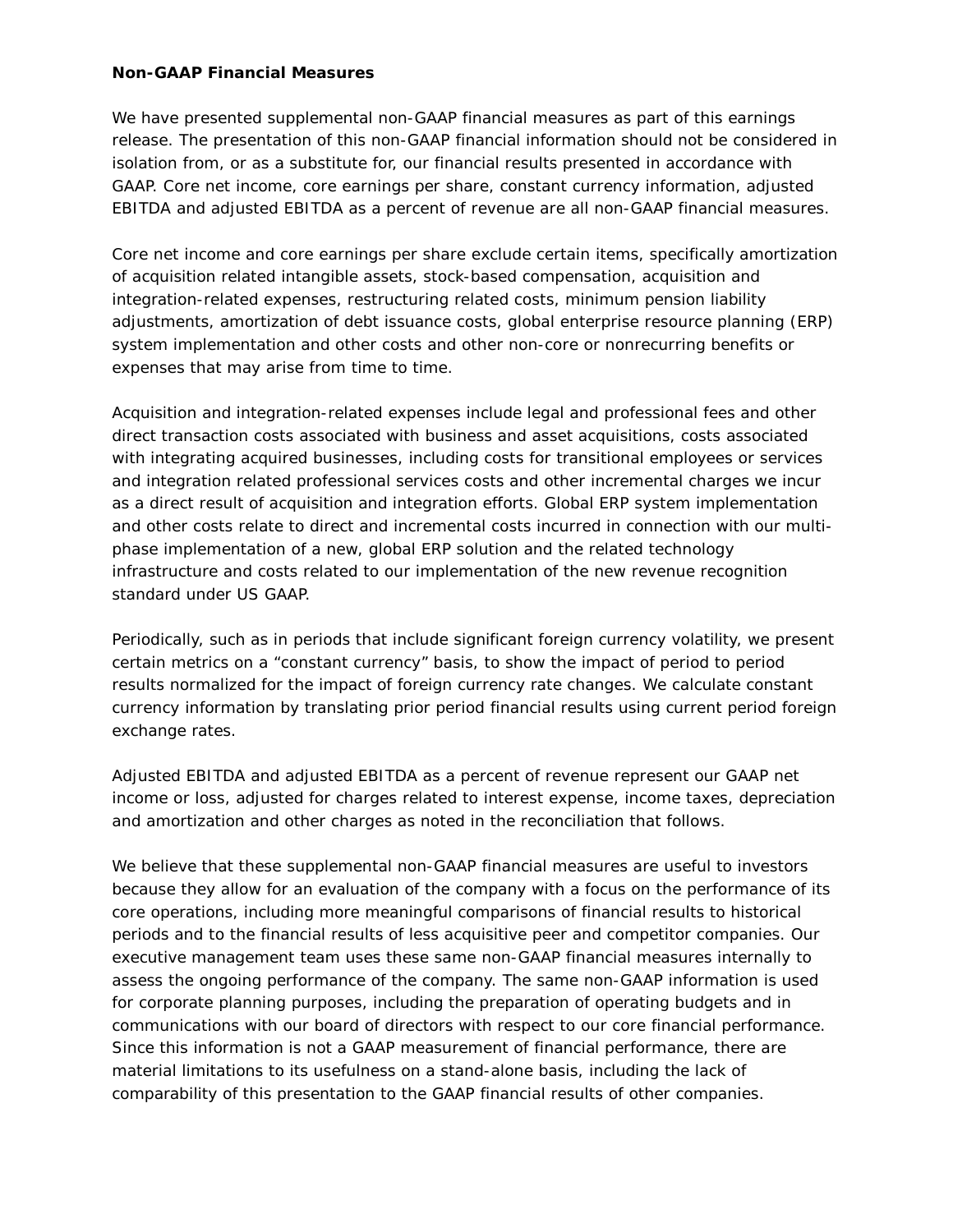### **Non-GAAP Financial Measures (Continued)**

### Reconciliation of Core Net Income

A reconciliation of core net income to GAAP net income for the three and six months ended December 31, 2019 and 2018 is as follows:

|                                                       |    | <b>Three Months Ended</b><br>December 31, |                |         |    |           | <b>Six Months Ended</b><br>December 31, |           |  |
|-------------------------------------------------------|----|-------------------------------------------|----------------|---------|----|-----------|-----------------------------------------|-----------|--|
|                                                       |    | 2019                                      |                | 2018    |    | 2019      |                                         | 2018      |  |
|                                                       |    |                                           | (in thousands) |         |    |           |                                         |           |  |
| GAAP net income                                       | \$ | 2,609                                     | S.             | 5.969   | \$ | 1,242     | \$                                      | 5,051     |  |
| Amortization of acquisition-related intangible assets |    | 5,213                                     |                | 5,253   |    | 10,163    |                                         | 10,579    |  |
| Stock-based compensation plan expense                 |    | 10,965                                    |                | 9,549   |    | 22,009    |                                         | 21,891    |  |
| Acquisition and integration-related expenses          |    | 1,957                                     |                | 710     |    | 3,654     |                                         | 1,593     |  |
| Restructuring expense                                 |    | 234                                       |                | 54      |    | 209       |                                         | 631       |  |
| Minimum pension liability adjustments                 |    | 48                                        |                | (80)    |    | 90        |                                         | (155)     |  |
| Amortization of debt issuance costs                   |    | 104                                       |                | 104     |    | 207       |                                         | 208       |  |
| Global ERP system implementation and other costs      |    | 200                                       |                | 972     |    | 424       |                                         | 2,553     |  |
| Other non-core expense (benefit)                      |    | 4                                         |                |         |    | (10)      |                                         | (237)     |  |
| Tax effects on non-GAAP income                        |    | (7, 597)                                  |                | (7,969) |    | (11, 552) |                                         | (13, 976) |  |
| Core net income                                       | S. | 13,737                                    | S.             | 14,562  |    | 26,436    |                                         | 28,138    |  |

### Reconciliation of Diluted Core Earnings per Share

A reconciliation of our diluted core earnings per share to our GAAP diluted net income per share for the three and six months ended December 31, 2019 and 2018 is as follows:

|                                                       | <b>Three Months Ended</b><br>December 31. |              |    |                   | <b>Six Months Ended</b><br>December 31. |        |      |        |
|-------------------------------------------------------|-------------------------------------------|--------------|----|-------------------|-----------------------------------------|--------|------|--------|
|                                                       |                                           | 2018<br>2019 |    | 2019              |                                         |        | 2018 |        |
| GAAP diluted net income per share                     | \$                                        | 0.06         | \$ | .14<br>$\Omega$ . | S                                       | 0.03   | \$   | 0.12   |
| Plus:                                                 |                                           |              |    |                   |                                         |        |      |        |
| Amortization of acquisition-related intangible assets |                                           | 0.13         |    | 0.13              |                                         | 0.24   |      | 0.25   |
| Stock-based compensation plan expense                 |                                           | 0.26         |    | 0.23              |                                         | 0.53   |      | 0.53   |
| Acquisition and integration-related expenses          |                                           | 0.05         |    | 0.02              |                                         | 0.09   |      | 0.04   |
| Global ERP system implementation and other costs      |                                           |              |    | 0.02              |                                         | 0.01   |      | 0.06   |
| Restructuring expense                                 |                                           | 0.01         |    |                   |                                         | 0.01   |      | 0.02   |
| Tax effects on non-GAAP income                        |                                           | (0.18)       |    | (0.19)            |                                         | (0.28) |      | (0.34) |
| Diluted core earnings per share                       |                                           | 0.33         |    | 0.35              |                                         | 0.63   |      | 0.68   |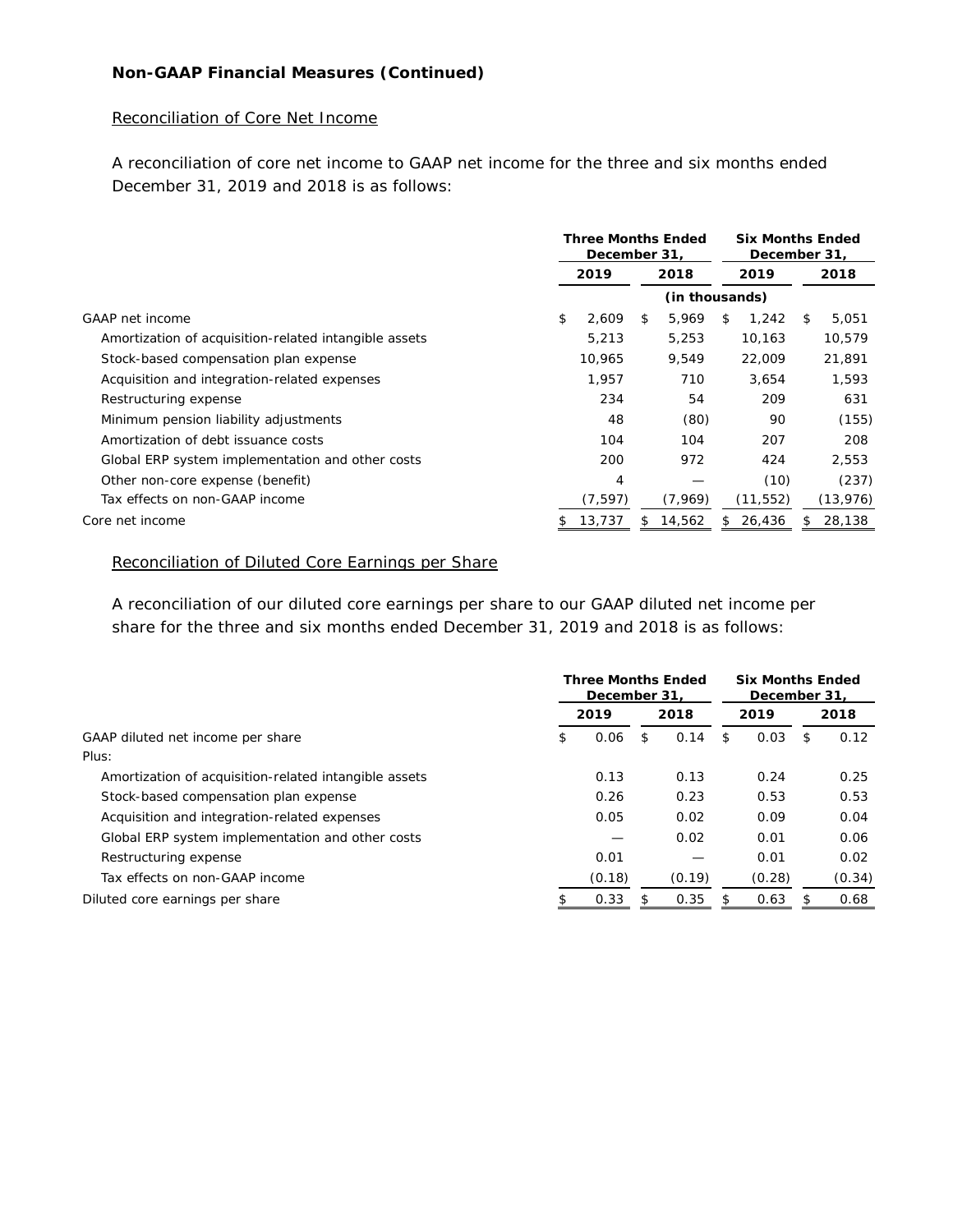# **Non-GAAP Financial Measures (Continued)**

# Reconciliation of Adjusted EBITDA

A reconciliation of our adjusted EBITDA to GAAP net income for the three and six months ended December 31, 2019 and 2018 is as follows:

|                                                       | <b>Three Months Ended</b><br>December 31, |         |    |                | <b>Six Months Ended</b><br>December 31, |          |                |          |  |
|-------------------------------------------------------|-------------------------------------------|---------|----|----------------|-----------------------------------------|----------|----------------|----------|--|
|                                                       | 2019                                      |         |    | 2018           |                                         | 2019     |                | 2018     |  |
|                                                       |                                           |         |    | (in thousands) |                                         |          |                |          |  |
| GAAP net income                                       | \$                                        | 2,609   | \$ | 5,969          | \$                                      | 1,242    | $\mathfrak{L}$ | 5,051    |  |
| Adjustments:                                          |                                           |         |    |                |                                         |          |                |          |  |
| Other expense, net of pension adjustments             |                                           | 842     |    | 1,031          |                                         | 1,807    |                | 1,996    |  |
| Benefit from income taxes                             |                                           | (3,780) |    | (3, 519)       |                                         | (3, 777) |                | (4, 853) |  |
| Depreciation and amortization                         |                                           | 6,560   |    | 5,551          |                                         | 12,652   |                | 11,191   |  |
| Amortization of acquisition-related intangible assets |                                           | 5,213   |    | 5,253          |                                         | 10,163   |                | 10,579   |  |
| Stock-based compensation plan expense                 |                                           | 10,965  |    | 9,549          |                                         | 22,009   |                | 21,891   |  |
| Acquisition and integration-related expenses          |                                           | 1,957   |    | 710            |                                         | 3,654    |                | 1,593    |  |
| Restructuring expense                                 |                                           | 234     |    | 54             |                                         | 209      |                | 631      |  |
| Global ERP system implementation and other costs      |                                           | 200     |    | 972            |                                         | 424      |                | 2,553    |  |
| Other non-core expense (benefit)                      |                                           | 4       |    |                |                                         | (10)     |                |          |  |
| <b>Adjusted EBITDA</b>                                | \$                                        | 24,804  | \$ | 25,570         | \$                                      | 48,373   | S              | 50,632   |  |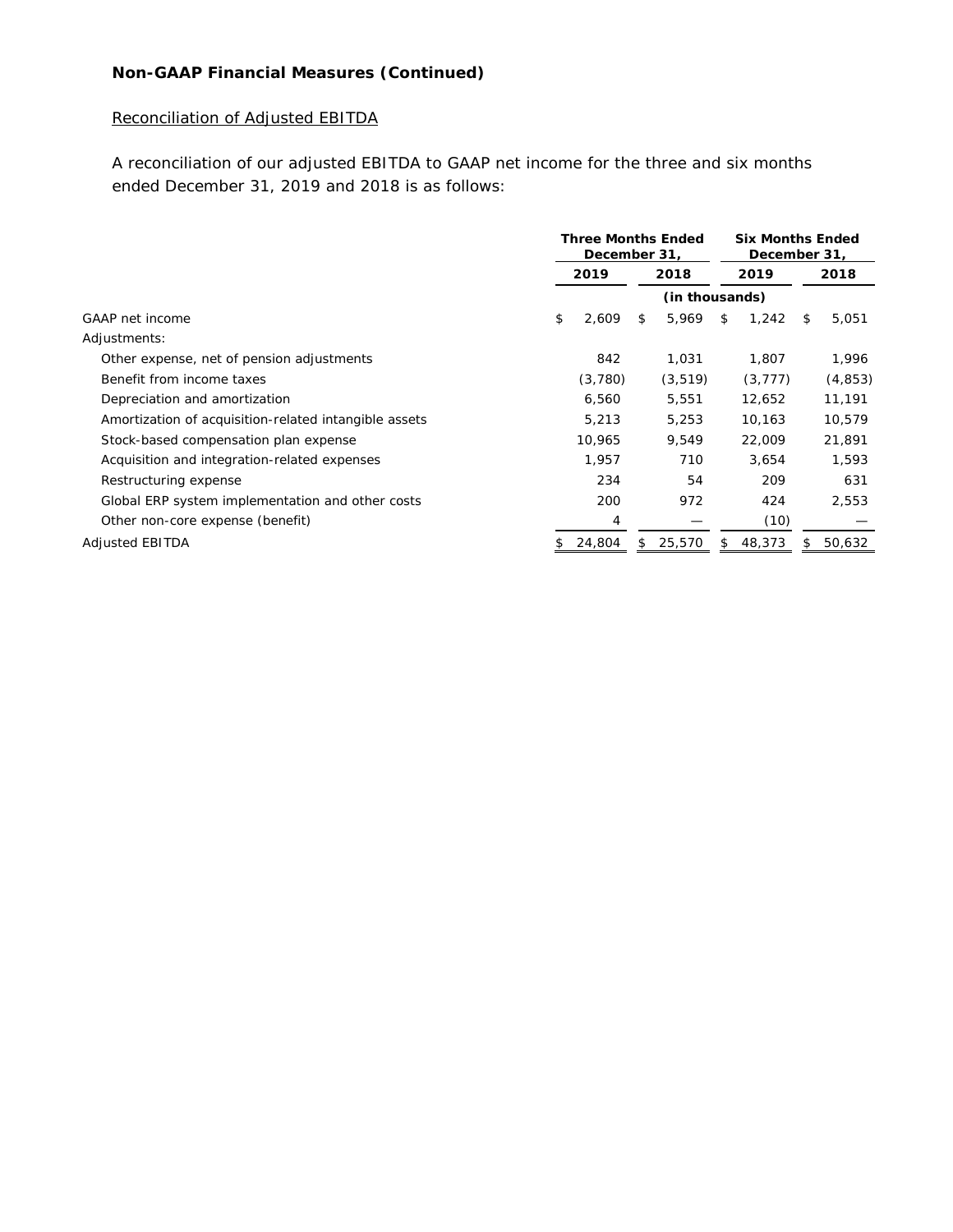## **Non-GAAP Financial Measures (Continued)**

### Adjusted EBITDA as a percent of Revenue

A reconciliation of GAAP net income as a percent of revenue to adjusted EBITDA as a percent of revenue for the three and six months ended December 31, 2019 and 2018 is as follows:

|                                                       | <b>Three Months Ended</b><br>December 31. | <b>Six Months Ended</b><br>December 31. |       |       |  |
|-------------------------------------------------------|-------------------------------------------|-----------------------------------------|-------|-------|--|
|                                                       | 2019                                      | 2018                                    | 2019  | 2018  |  |
| GAAP net income as a percent of revenue               | 2%                                        | 6%                                      | $1\%$ | 2%    |  |
| Adjustments:                                          |                                           |                                         |       |       |  |
| Other expense, net of pension adjustments             | $1\%$                                     | 1%                                      | 1%    | $1\%$ |  |
| Benefit from income taxes                             | (3%)                                      | (3%)                                    | (2%)  | (2%)  |  |
| Depreciation and amortization                         | 5%                                        | 5%                                      | 5%    | 5%    |  |
| Amortization of acquisition-related intangible assets | 5%                                        | 5%                                      | 5%    | 5%    |  |
| Stock-based compensation plan expense                 | 10%                                       | 9%                                      | 10%   | 11%   |  |
| Acquisition and integration-related expenses          | 2%                                        | 0%                                      | 2%    | $1\%$ |  |
| Global ERP system implementation and other costs      | 0%                                        | 1%                                      | 0%    | $1\%$ |  |
| Adjusted EBITDA as a percent of revenue               | 22%                                       | 24%                                     | 22%   | 24%   |  |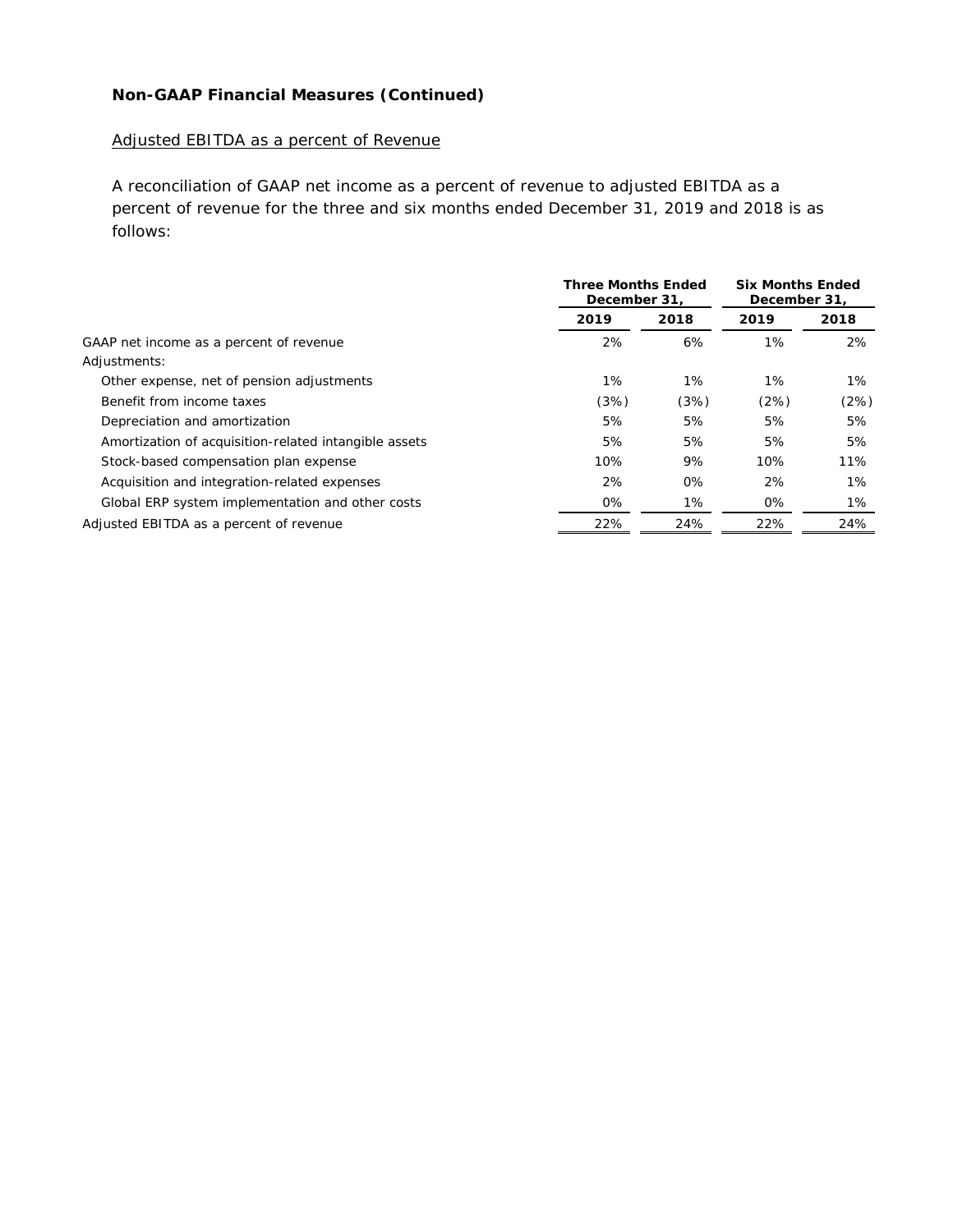### **About Bottomline Technologies**

Bottomline Technologies (Nasdaq: EPAY) helps make complex business payments simple, smart, and secure. Corporations and banks rely on us for state of the art domestic and international payments, efficient cash management, payment processing, bill review, and fraud detection, behavioral analytics and regulatory compliance solutions. Thousands of corporations around the world benefit from Bottomline solutions. Headquartered in Portsmouth, NH, Bottomline delights customers through offices across the U.S., Europe, and Asia-Pacific. For more information visit www.bottomline.com.

Bottomline Technologies, Paymode-X and the BT logo are trademarks of Bottomline Technologies (de), Inc. which are registered in certain jurisdictions. All other brand/product names are trademarks of their respective holders.

In connection with this earning's release and our associated conference call, we will be posting additional material financial information (such as financial results, non-GAAP financial projections and non-GAAP to GAAP reconciliations) within the "Investors" section of our website at www.bottomline.com/us/about/investors.

### *Cautionary Language*

*This press release contains "forward-looking statements" within the meaning of the Private Securities Litigation Reform Act of 1995, including statements reflecting our expectations about our ability to execute on our strategic plans, achieve future growth and profitability, achieve financial targets, expand margins and increase shareholder value. Any statements that are not statements of historical fact (including but not limited to statements containing the words "believes," "plans," "anticipates," "expects," "look forward", "confident", "estimates," "targeted" and similar expressions) should be considered to be forward-looking statements. Actual results may differ materially from those indicated by such forward looking statements as a result of various important factors including, among others, competition, market demand, technological change, strategic relationships, recent acquisitions, international operations and general economic conditions. For additional discussion of factors that could impact Bottomline Technologies' operational and financial results, refer to our Form 10-K for the fiscal year ended June 30, 2019 and the subsequently filed Form 10-Q's and Form 8-K's or amendments thereto. Any forward looking statements represent our views only as of today and should not be relied upon as representing our views as of any subsequent date. We do not assume any obligation to update any forward-looking statements.*

### **Media Contact:**

Rick Booth Bottomline Technologies 603.501.6270 rbooth@bottomline.com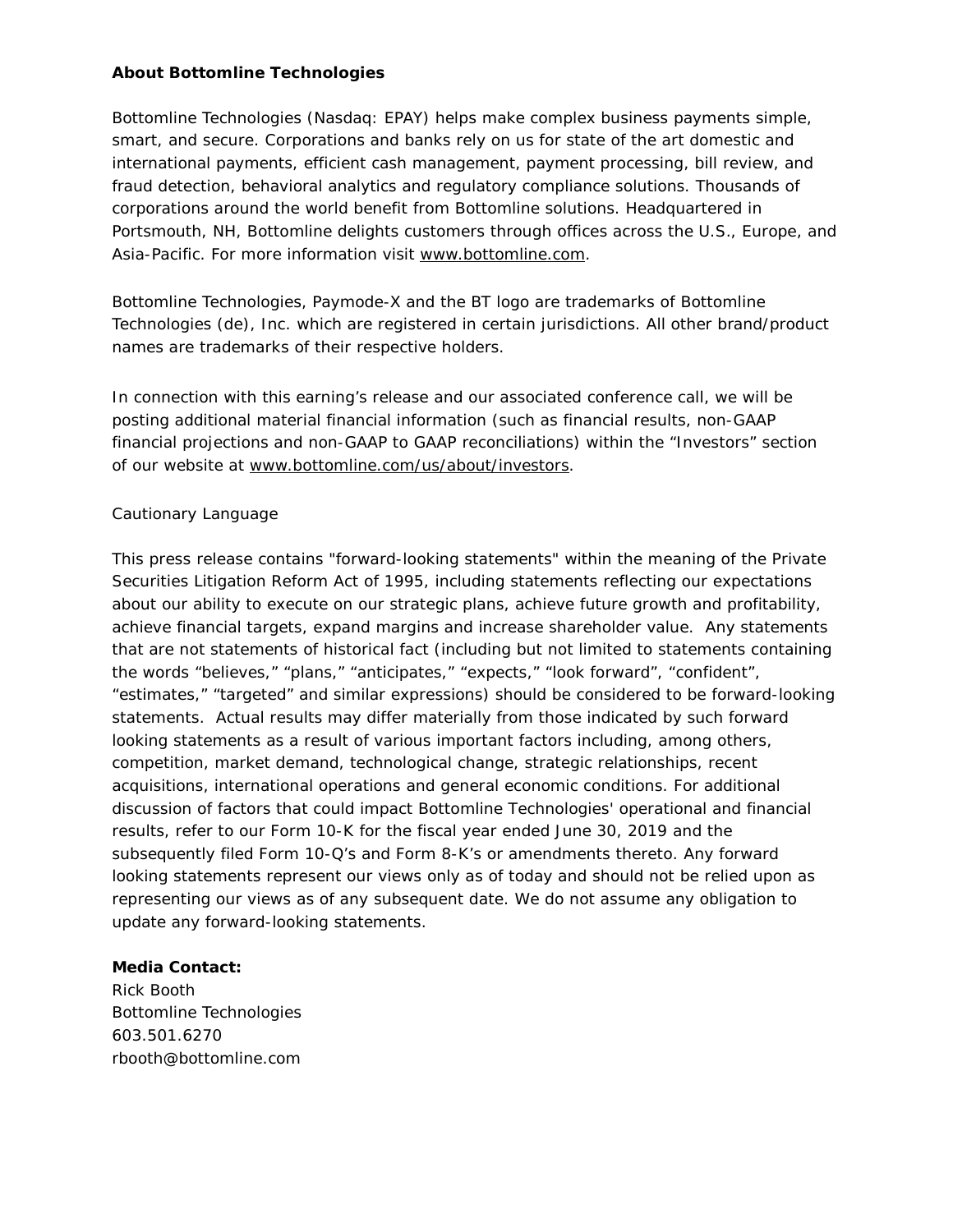### **Bottomline Technologies Unaudited Condensed Consolidated Statement of Operations (in thousands, except per share amounts)**

|                                                       |     | <b>Three Months Ended</b><br>December 31 |    |         | <b>Six Months Ended</b><br>December 31 |    |           |
|-------------------------------------------------------|-----|------------------------------------------|----|---------|----------------------------------------|----|-----------|
|                                                       |     | 2019                                     |    | 2018    | 2019                                   |    | 2018      |
| Revenues:                                             |     |                                          |    |         |                                        |    |           |
| Subscriptions                                         | \$. | 84,085                                   | \$ | 71,288  | \$164,151                              |    | \$141,056 |
| Software licenses                                     |     | 2,800                                    |    | 5,665   | 5,376                                  |    | 10,177    |
| Service and maintenance                               |     | 24,061                                   |    | 26,786  | 48,886                                 |    | 54,191    |
| Other                                                 |     | 745                                      |    | 1,107   | 1,454                                  |    | 1,859     |
| Total revenues                                        |     | 111,691                                  |    | 104,846 | 219,867                                |    | 207,283   |
| Cost of revenues:                                     |     |                                          |    |         |                                        |    |           |
| Subscriptions                                         |     | 33,449                                   |    | 31,352  | 66,214                                 |    | 63,021    |
| Software licenses                                     |     | 157                                      |    | 210     | 318                                    |    | 441       |
| Service and maintenance                               |     | 12,929                                   |    | 12,528  | 25,982                                 |    | 25,234    |
| Other                                                 |     | 504                                      |    | 891     | 1,020                                  |    | 1,415     |
| Total cost of revenues                                |     | 47,039                                   |    | 44,981  | 93,534                                 |    | 90,111    |
| Gross profit                                          |     | 64,652                                   |    | 59,865  | 126,333                                |    | 117,172   |
| Operating expenses:                                   |     |                                          |    |         |                                        |    |           |
| Sales and marketing                                   |     | 26,988                                   |    | 22,585  | 52,676                                 |    | 45,607    |
| Product development and engineering                   |     | 18,279                                   |    | 16,815  | 36,628                                 |    | 33,380    |
| General and administrative                            |     | 14,761                                   |    | 11,904  | 28,106                                 |    | 25,769    |
| Amortization of acquisition-related intangible assets |     | 5,213                                    |    | 5,253   | 10,163                                 |    | 10,579    |
| Total operating expenses                              |     | 65,241                                   |    | 56,557  | 127,573                                |    | 115,335   |
| Income (loss) from operations                         |     | (589)                                    |    | 3,308   | (1, 240)                               |    | 1,837     |
| Other expense, net                                    |     | (582)                                    |    | (858)   | (1, 295)                               |    | (1,639)   |
| Income (loss) before income taxes                     |     | (1, 171)                                 |    | 2,450   | (2, 535)                               |    | 198       |
| Income tax benefit                                    |     | 3,780                                    |    | 3,519   | 3,777                                  |    | 4,853     |
| Net income                                            | \$  | 2,609                                    | \$ | 5,969   | \$<br>1,242                            | \$ | 5,051     |
| Net income per share:                                 |     |                                          |    |         |                                        |    |           |
| Basic                                                 | \$  | 0.06                                     | \$ | 0.15    | \$<br>0.03                             | \$ | 0.13      |
| Diluted                                               | \$  | 0.06                                     | \$ | 0.14    | \$<br>0.03                             | \$ | 0.12      |
| Shares used in computing net income per share:        |     |                                          |    |         |                                        |    |           |
| <b>Basic</b>                                          |     | 41,693                                   |    | 40,635  | 41,590                                 |    | 40,162    |
| <b>Diluted</b>                                        |     | 42,092                                   |    | 41,739  | 41,917                                 |    | 41,662    |